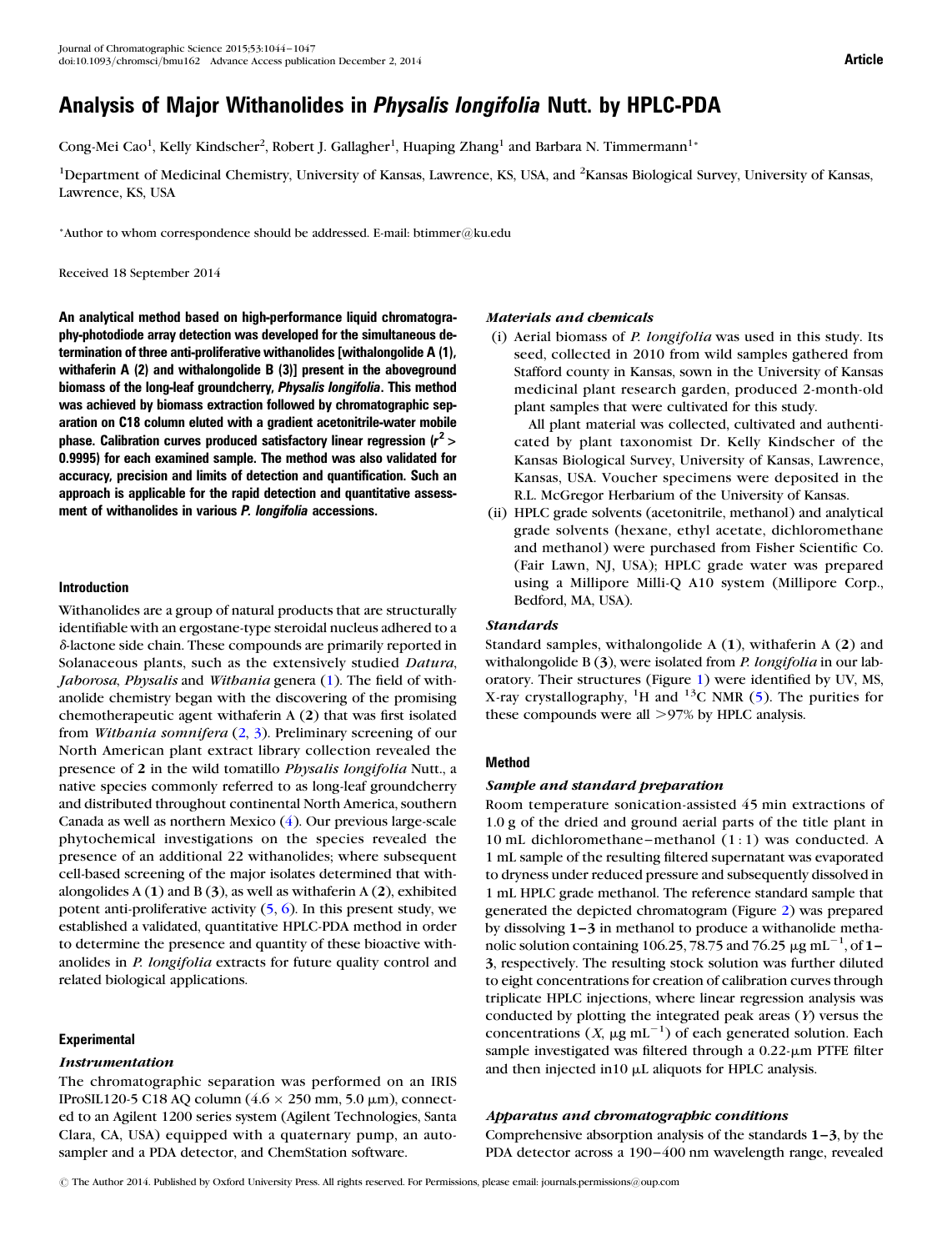<span id="page-1-0"></span>220 nm as the optimal analytical detection wavelength. Chromatographic separation was achieved in a water (A)–acetonitrile (B) mobile phase by linear gradient  $(30-80\%$  B; 0-18 min) followed by isocratic  $(80\% \text{ B}; 18-25 \text{ min})$  elution at a constant flow rate of  $1.0 \text{ mL min}^{-1}$ . Peak assignments were made by comparing retention times and characteristic absorption spectra from the PDA with those of the authentic standards.

#### HPLC method validation

Our newly developed HPLC method was validated in terms of linearity, precision and accuracy according to the ICH guidelines [\(7](#page-3-0)).

The limit of detection (LOD) and quantification (LOQ) for the standards were established by the minimum concentrations to have signal-to-noise ratios  $(S/N)$  of 3 : 1 and 10 : 1, respectively. They were detected by injecting a series of diluted mixed standard solutions with known concentrations of each standard.

Linearity test solutions for the assay method were prepared (50–150%) with respect to the test concentration in the extract



Figure 1. Structures of standard withanolides 1-3.

for each standard. The calibration curves were constructed by running the mixed standards at different concentrations in triplicate. The correlation coefficients were determined using a linear regression model.

The intraday precision was examined within 1 day for six different times at ambient temperature. The interday precision was calculated over six consecutive days with the standard solutions stored at  $4^{\circ}$ C.

The recovery results were performed on the calculated amount of the authentic standards added, which is the difference between the spiked and the unspiked samples analyzed, with the real weight added.

# Analysis of P. longifolia samples

The newly established HPLC-PDA method was applied for the simultaneous determination of three withanolides in *P. longifo*lia crude extracts. Withanolide contents were calculated on averaged triplicate measurements and standard curves.

| Table I<br>Linear Range, LOD and LOQ of the Investigated Withanolides $(1-3)$ |                                                                           |                            |                                                      |                               |                           |  |  |  |  |
|-------------------------------------------------------------------------------|---------------------------------------------------------------------------|----------------------------|------------------------------------------------------|-------------------------------|---------------------------|--|--|--|--|
| Analytes                                                                      | Equation                                                                  | $R^2$                      | Linear range $(\mu q \text{ mL}^{-1})$ LOD           | $(nq ml^{-1})$ $(nq ml^{-1})$ | 100                       |  |  |  |  |
| 1<br>$\overline{\phantom{a}}$<br>3                                            | $y = 20.428x - 2.1179$<br>$v = 22.669x - 5.342$<br>$v = 16.838x - 0.8902$ | 0.9995<br>0.9996<br>0.9995 | $10.625 - 106.250$<br>7.875 - 78.750<br>7.625-76.250 | 3.188<br>5.906<br>2.288       | 10.630<br>19.690<br>7.625 |  |  |  |  |

#### Table II

Intra- and Interday Precision of the Investigated Withanolides (1–3) for HPLC-PDA Method

| Analytes | Intraday RSD (%)<br>$(n=6)$ | Interday RSD (%)<br>$(n=6)$ | Recovery and RSD (%)<br>(mean, $n = 6$ ) |
|----------|-----------------------------|-----------------------------|------------------------------------------|
|          | 1.571                       | 0.614                       | 96.72, 3.793                             |
|          | 1.254                       | 0.426                       | 95.43, 2.686                             |
|          | 1.670                       | 0.697                       | 96.18, 3.968                             |



Figure 2. HPLC chromatogram of the mixed standards 1-3.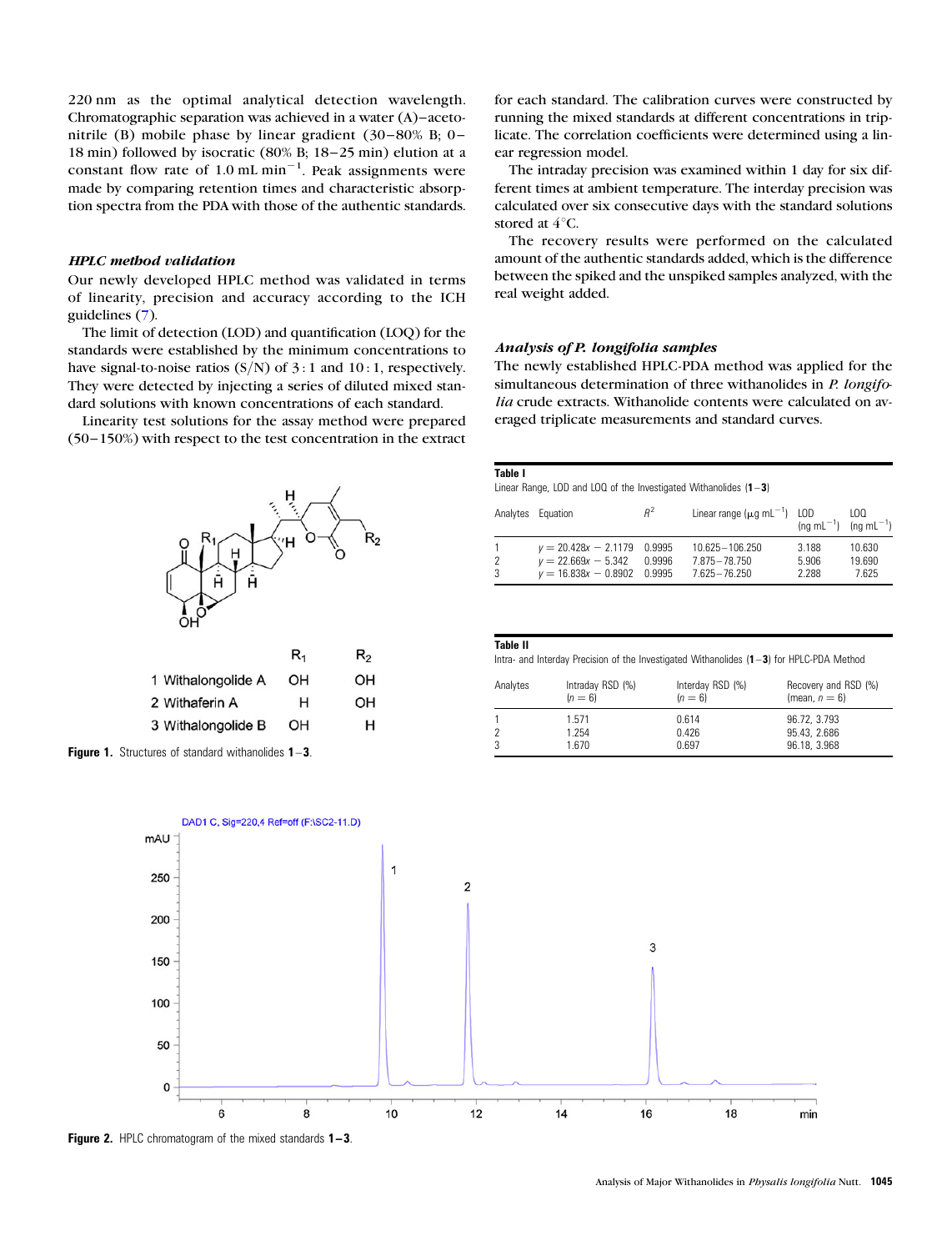

Figure 3. HPLC chromatogram of crude extract of P. longifolia.

| <b>Table III</b><br>The Contents of Withanolides $1-3$ in P. longfolia ( $n = 3$ ) |                           |         |  |  |  |  |
|------------------------------------------------------------------------------------|---------------------------|---------|--|--|--|--|
| Analytes                                                                           | Contents $(\mu q q^{-1})$ | RSD (%) |  |  |  |  |
|                                                                                    | 560.3                     | 0.801   |  |  |  |  |
|                                                                                    | 547.3                     | 2.284   |  |  |  |  |
| 3                                                                                  | 320.6                     | 1.218   |  |  |  |  |

# **Results**

# Optimization of extraction conditions

Analysis of different candidate extraction solvents (dichloromethane, ethyl acetate, hexane and methanol) found extraction efficiency and baseline stability in dichloromethane–methanol (1 : 1) solutions. In addition, plant material to solvent ratio  $(w/v)$ analysis revealed that the ratio 1 : 10 produced the greatest relative stable baseline and concentration linear range of all ratios examined  $(1:5, 1:10$  and  $1:15)$ . Sonication-assisted extractions were evaluated at 20, 30, 45 and 60 min time intervals. As a result, the optimized extraction method was determined to be a 45 min sonication-assisted extraction of 1 g biomass in 10 mL of dichloromethane–methanol  $(1:1, v/v)$  solution.

#### HPLC method validation

Linear ranges ( $\mu$ g mL<sup>-1</sup>), determination coefficients ( $r^2$ ), LOD and LOQ (ng  $mL^{-1}$ ), as well as intra- and interday precisions for the analyses of the three standards are summarized in [Tables I](#page-1-0) and [II](#page-1-0).

The LODs of withalongolide A  $(1)$ , withaferin A  $(2)$  and withalongolide B (3) were 3.188, 5.906 and 2.288 ng mL $^{-1}$ , respectively. The LOQs of 1, 2 and 3 were 10.630, 19.690 and 7.625 ng mL $^{-1}$ , respectively.

Linearity was evaluated by a triplicate analysis of the working standard solutions of the withanolides 1–3 at eight different concentrations. Good linearity ( $r^2 \ge 0.9995$ ) of the integrated peak areas (Y) versus the concentrations (X,  $\mu$ g mL<sup>-1</sup>) was obtained for each standard by analyzing the eight concentrations (10.625, 21.250, 31.875, 42.500, 53.125, 63.750, 85.000 and 106.250  $\mu$ g mL<sup>-1</sup> of 1; 7.875, 15.750, 23.625, 31.500, 39.375, 47.250, 63.000 and 78.750  $\mu$ g mL<sup>-1</sup> of 2; 7.625, 15.250, 22.875, 30.500, 38.125, 45.750, 61.000 and 76.250  $\mu$ g mL<sup>-1</sup> of 3).

The relative standard deviations (%RSD) of 1–3 in the intraand interday precision studies were within 1.670 and 0.697%, respectively. The higher intraday precision RSD observed is likely caused by storage of samples at ambient temperature when formation of artificial withanolide may occur ([8\)](#page-3-0). The observed results confirm the precision of the liquid chromatography method we developed for withanolide-containing samples.

The percentage recovery rates between 95.43 and 96.72% are also indicative that the developed method is reproducible with good recovery and high accuracy.

## **Conclusion**

Organic extracts of P. longifolia examined in this study produce a complex HPLC profile, with the three quantified bioactive withanolides as the major components as depicted in Figure 3. The quantity of each component identified is summarized in Table III. This HPLC-PDA method was validated for accuracy, precision, limits of detection and quantification. It also represents the first successful quantification of withanolides 1–3 in P. longifolia samples. Such an approach is therefore applicable for the rapid detection, as well as qualitative and quantitative assessment, of withanolides  $1-3$  in various *P. longifolia* plant collections [\(9](#page-3-0)).

#### Acknowledgments

This study was supported by grant IND 0061464 (awarded to B.N.T. and K.K.) from the Kansas Biosciences Authority (KBA) and Center for Heartland Plant Innovations (HPI). The authors are grateful to NSF-MRI grant CHE-0923449 (which was used to purchase a Bruker APEX2 X-ray diffractometer and the software) and NSF Major Research Instrumentation Grant # 0320648, NIH Shared Instrumentation Grant # S10RR024664 and S10RR01 4767 (which were used to purchase a Bruker AVIII-500 spectrometer, a Bruker AV-400 spectrometer and their software).